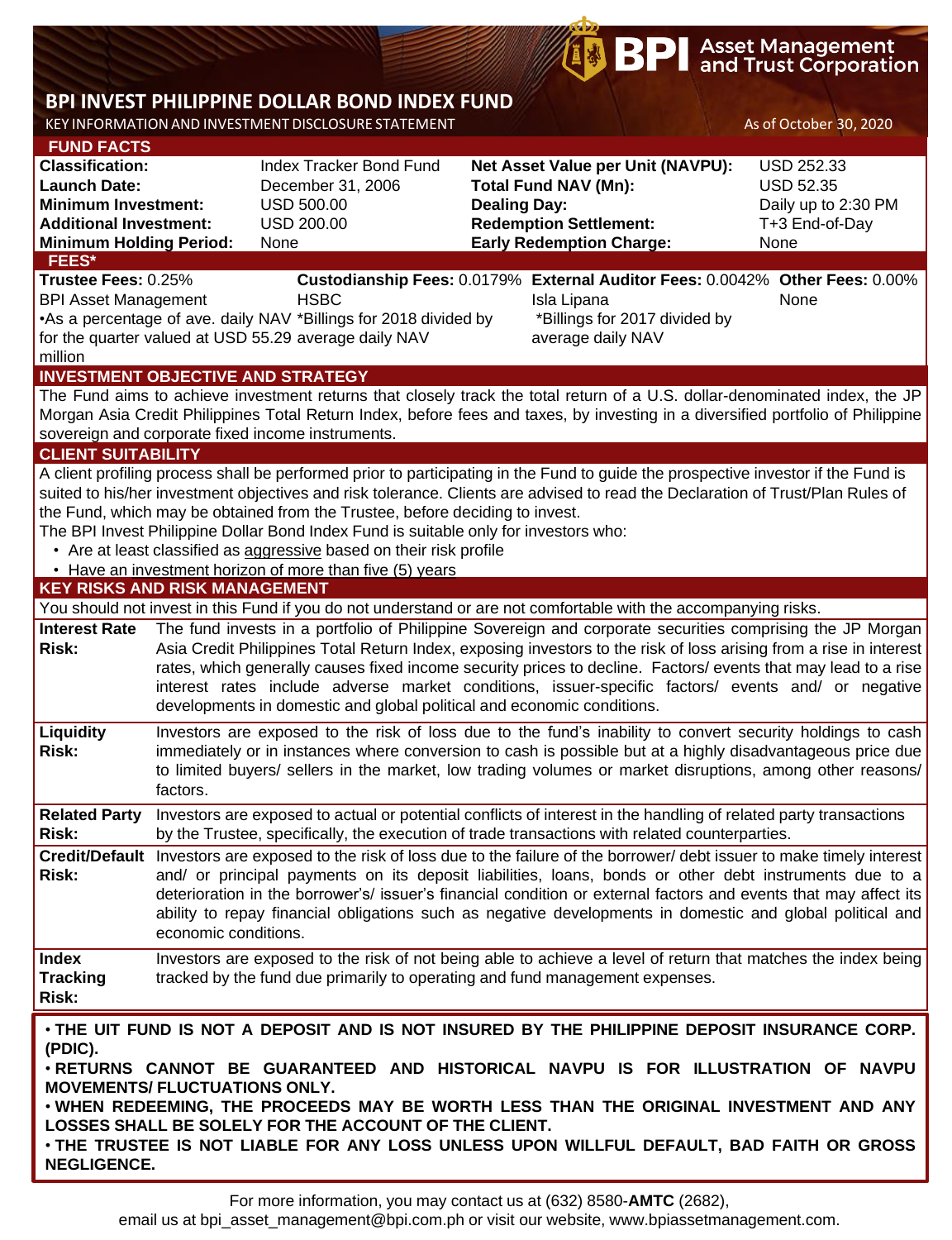### **FUND PERFORMANCE AND STATISTICS AS OF OCTOBER 30, 2020**

(Purely for reference purposes and is not a guarantee of future results)



**Fund 0.41 -0.32 5.86 5.85 18.84 152.33 Benchmark** 0.35 -0.49 5.94 6.01 19.98 166.30

\*Benchmark is the JP Morgan Asia Credit Philippines Total Return

**Fund 5.85 10.69 5.92 4.84 5.10 6.92 Benchmark** 6.01 11.14 6.26 5.16 5.52 7.33

**Fund 5.34 13.27 -0.73 5.85 2.96 3.41 Benchmark** 5.47 13.95 -0.61 6.36 3.53 3.97

**1 mo 3 mo 6 mo 1YR 3YRS S.I.<sup>2</sup>**

**1YR 2YRS 3YRS 4YRS 5YRS S.I.**

**YTD 2019 2018 2017 2016 2015**

| <b>NAVPU over the past 12 months</b>   |        |  |  |  |  |  |  |
|----------------------------------------|--------|--|--|--|--|--|--|
| Highest                                | 254.91 |  |  |  |  |  |  |
| Lowest                                 | 230.22 |  |  |  |  |  |  |
| <b>STATISTICS</b>                      |        |  |  |  |  |  |  |
| <b>Weighted Ave Duration (Yrs)</b>     | 7.458  |  |  |  |  |  |  |
| Volatility, Past 1 Year (%) 3          | 9.03   |  |  |  |  |  |  |
| Port. Weighted Yield to Maturity (%)   | 2.689  |  |  |  |  |  |  |
| <b>Current Number of Holdings</b>      | 64     |  |  |  |  |  |  |
| Tracking Error (3-Yr) <sup>4</sup> (%) | 0.48   |  |  |  |  |  |  |

<sup>1</sup>Returns are net of fees.

<sup>2</sup>Since Inception

<sup>3</sup>Measures the degree to which the Fund fluctuates vis-à-vis its average return over a period of time.

<sup>4</sup>Measure of deviation between the Fund's return and benchmark returns. A lower number means the Fund's return is closely aligned with the benchmark. 5 Includes accrued income, investment securities purchased, accrued expenses, etc.

\*Declaration of Trust is available upon request through branch of account.

| <b>PORTFOLIO COMPOSITION</b>                        |           | <b>TOP TEN HOLDINGS</b> |                 |           |
|-----------------------------------------------------|-----------|-------------------------|-----------------|-----------|
| <b>Allocation</b>                                   | % of Fund | <b>Name</b>             | <b>Maturity</b> | % of Fund |
| Government                                          | 57.28     | <b>RoP Bonds</b>        | 2/2/2030        |           |
| Corporates                                          | 40.35     |                         |                 |           |
| Cash                                                | 0.18      | <b>RoP Bonds</b>        | 10/23/2034      |           |
| Time deposits and money market                      | 1.52      | <b>RoP Bonds</b>        | 1/14/2031       |           |
| Other receivables - net of liabilities <sup>5</sup> | 0.66      | <b>RoP Bonds</b>        | 1/20/2040       |           |
| <b>Maturity Profile</b>                             |           | <b>RoP Bonds</b>        | 2/1/2028        |           |
| Cash and Less than 1 Year                           | 3.24      | <b>RoP Bonds</b>        | 2/2/2042        |           |
| Between 1 and 3 Years                               | 12.98     | <b>RoP Bonds</b>        | 3/1/2041        |           |
| Between 3 and 5 Years                               | 23.42     | <b>RoP Bonds</b>        | 3/16/2025       |           |
| Between 5 and 7 Years                               | 7.47      | <b>RoP Bonds</b>        | 1/13/2037       |           |
| Between 7 and 10 Years                              | 19.97     |                         |                 |           |
| More than 10 Years                                  | 32.92     | <b>RoP Bonds</b>        | 1/14/2029       |           |

#### **RELATED PARTY TRANSACTIONS\***

**CUMULATIVE PERFORMANCE (%) <sup>1</sup>**

Index

**ANNUALIZED PERFORMANCE (%) <sup>1</sup>**

**CALENDAR YEAR PERFORMANCE (%) <sup>1</sup>**

The Fund has investments and trade transactions with BPI Asset Management and Trust Corporation (BPI AMTC):

Ayala Corporation – USD 0.96 million, AC Energy – USD 0.93 million, Bank of the Philippine Islands – USD 0.80 million, Globe Telecom – USD 0.58 million, Manila Water Company, Inc. – USD 0.40 million

Investments in the said outlets were approved by the BPI AMTC's Board of Directors. Likewise, all related party transactions are conducted on an arm's length and best execution basis and within established limits.

Related party in accordance with BPI AMTC's internal policy.